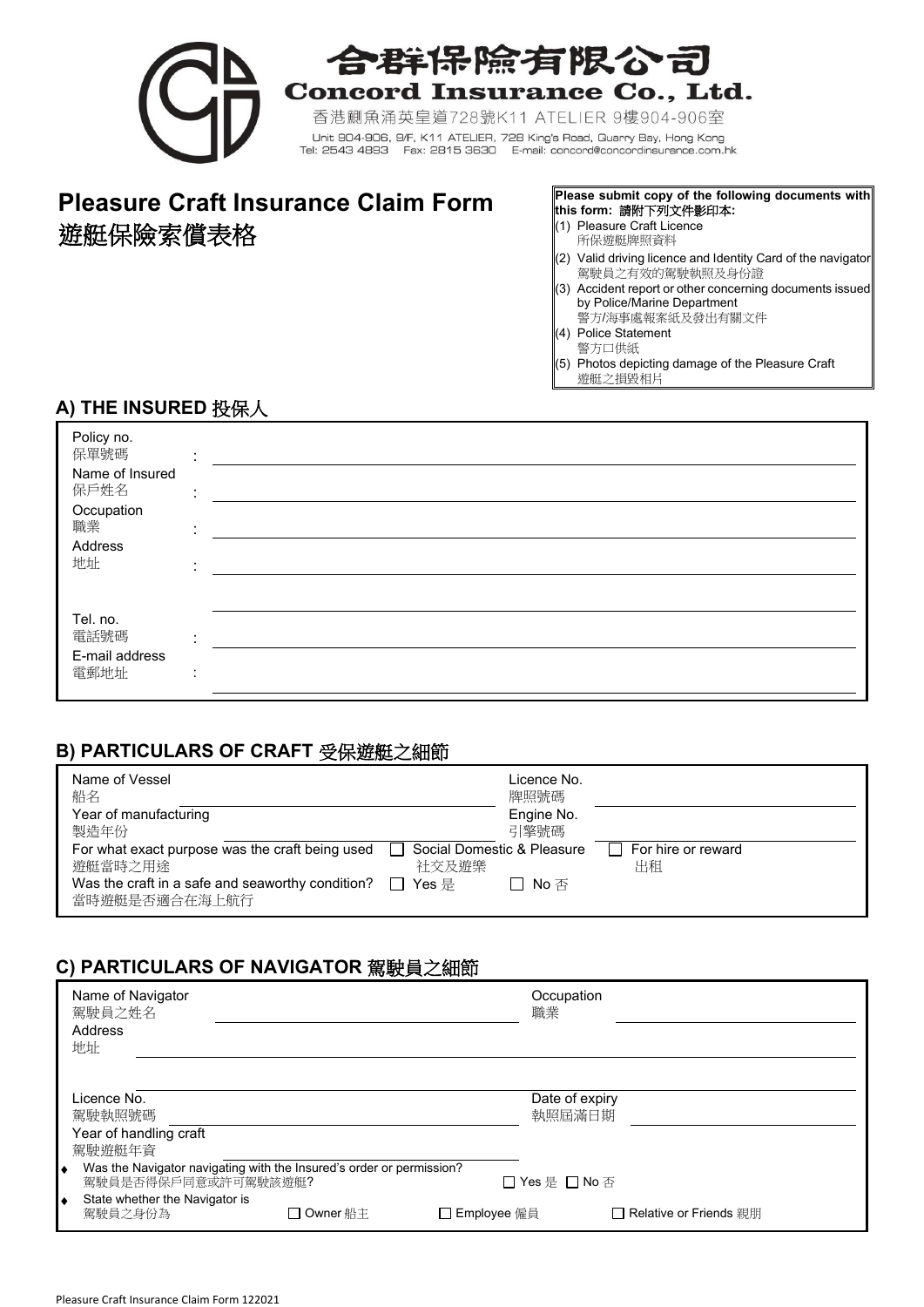# **D) PARTICULARS OF ACCIDENT** 意外詳情

| Date of Accident<br>意外發生日期                                                        | Time<br>時間                   | $\Box$ a.m. $\pm \mp$ | $\Box$ | p.m. 下午 |
|-----------------------------------------------------------------------------------|------------------------------|-----------------------|--------|---------|
| Location<br>地點                                                                    |                              |                       |        |         |
| Estimated speed of your craft<br>船速                                               | Number of Passengers<br>載客人數 |                       |        |         |
| Weather                                                                           | Sea Condition                |                       |        |         |
| 天氣情況                                                                              | 航道情況                         |                       |        |         |
| Give detailed description of how the Accident occurred:<br>請詳述遇事經過                |                              |                       |        |         |
|                                                                                   |                              |                       |        |         |
|                                                                                   |                              |                       |        |         |
|                                                                                   |                              |                       |        |         |
|                                                                                   |                              |                       |        |         |
|                                                                                   |                              |                       |        |         |
|                                                                                   |                              |                       |        |         |
|                                                                                   |                              |                       |        |         |
|                                                                                   |                              |                       |        |         |
|                                                                                   |                              |                       |        |         |
|                                                                                   |                              |                       |        |         |
|                                                                                   |                              |                       |        |         |
|                                                                                   |                              |                       |        |         |
|                                                                                   |                              |                       |        |         |
|                                                                                   |                              |                       |        |         |
| <b>Sketch</b><br>草圖                                                               |                              |                       |        |         |
|                                                                                   |                              |                       |        |         |
|                                                                                   |                              |                       |        |         |
|                                                                                   |                              |                       |        |         |
|                                                                                   |                              |                       |        |         |
|                                                                                   |                              |                       |        |         |
|                                                                                   |                              |                       |        |         |
|                                                                                   |                              |                       |        |         |
|                                                                                   |                              |                       |        |         |
|                                                                                   |                              |                       |        |         |
|                                                                                   |                              |                       |        |         |
| POLICE/MARINE DEPARTMENT REFERENCE<br>警方/海事處檔案                                    |                              |                       |        |         |
| At which Marine Dept/police station was the accident reported to?<br>曾向何區警署/海事處報案 |                              |                       |        |         |
| <u> 1980 - Jan Samuel Barbara, martin di</u><br>Report No.                        |                              |                       |        |         |
| 檔案號碼                                                                              |                              |                       |        |         |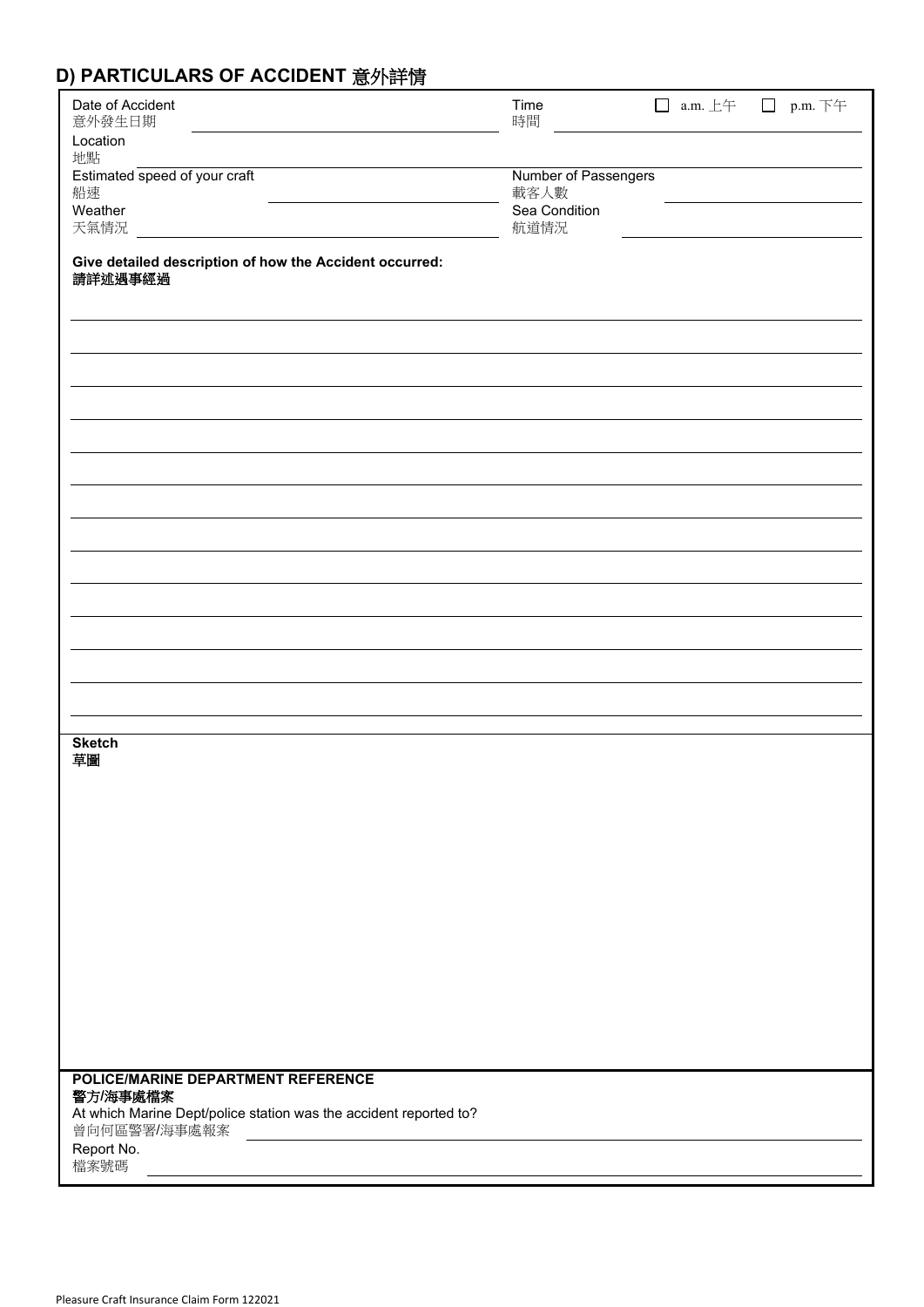#### **E) DAMAGE TO INSURED CRAFT** 受保遊艇損壞詳情

| Details of damage<br>損壞情況                                                                                                   |
|-----------------------------------------------------------------------------------------------------------------------------|
|                                                                                                                             |
| Estimated cost of repairs (Please attach repairer's estimate if obtained)                                                   |
| 估計修理費用(請附估價單)                                                                                                               |
| Repairer's name, address & telephone number                                                                                 |
| 修理廠名稱、地點及電話號碼                                                                                                               |
| Is the craft at the repairer's premises? $\Box$ Yes $\equiv$ $\Box$ No $\bar{\triangle}$ If "No", please state its location |
| 如"否",請說明該遊艇在何處<br>該遊艇是否已在修理廠?                                                                                               |

#### **F) INJURY TO PASSENGER OF THE CRAFT** 受保遊艇之乘客受傷詳情

| Name and address of the injured passenger |  |
|-------------------------------------------|--|
| 受傷乘客之姓名及住址                                |  |

Extent of injury

受傷程度 Is the injured passenger under your employment?  $\Box$  Yes  $\bigoplus$  No  $\overline{\vartriangle}$ 

受傷乘客是否閣下之僱員

Has the injured passenger been taken to hospital or medically attended? If so, please give name and address of the hospital or doctor.

受傷乘客有否被送往醫院或接受治療? 如有, 請列述該醫院或醫生之名稱及地址

#### **G) DAMAGE TO THIRD PARTY PROPERTY** 第三者財物損壞詳情

| Name of property owner<br>物主姓名                                                                                                 | Tel no.<br>電話號碼 |
|--------------------------------------------------------------------------------------------------------------------------------|-----------------|
| Address                                                                                                                        |                 |
| 地址                                                                                                                             |                 |
| Has any notice of claim been made? $\Box$ Yes $\equiv$ $\Box$ No $\bar{\alpha}$ If "Yes", please submit the relevant document. |                 |
| 閣下曾否收到索償要求?<br>如"是",請提交有關文件                                                                                                    |                 |
| Was liability admitted by you or by third party? $\Box$ Yes $\equiv$ $\Box$ No $\bar{\triangle}$                               |                 |
| 閣下或其他人等有否答應承擔責任?                                                                                                               |                 |

#### **H) THIRD PARTY BODILY INJURY** 第三者人身受傷詳情

**All communications relating to the accident must be forwarded unanswered immediately to the Concord Insurance Co Ltd for attention; otherwise your indemnity may be adversely affected.** 閣下如接到有關是次意外之任何函件必須立即轉交本公司以便處理**,**並切勿對這些函件作出任何回覆。否則閣下之索償 事宜可能受影響。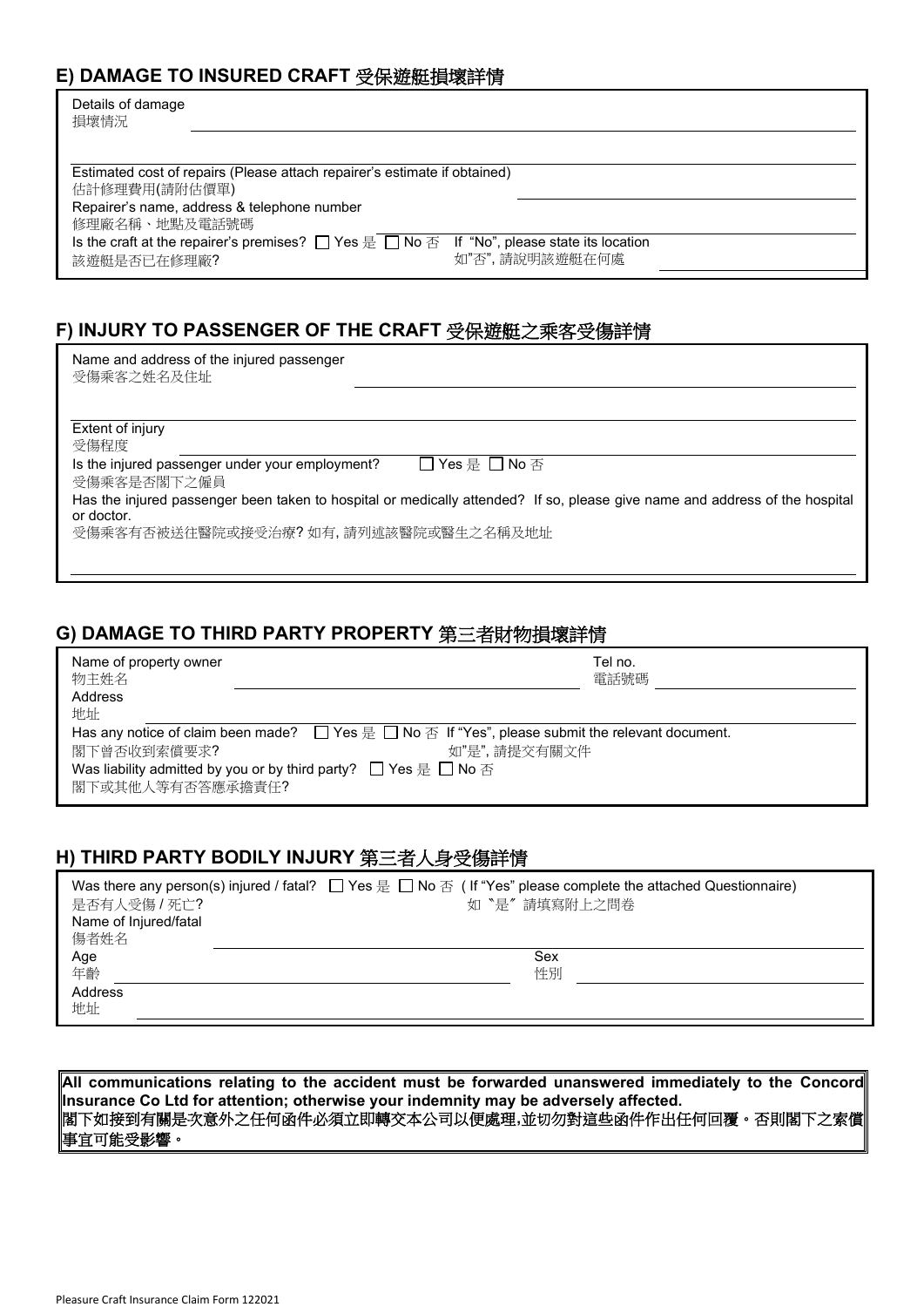#### **DECLARATION & AUTHORIZATION** 聲明及授權書

I/We hereby declare that to the best of my/our knowledge and belief the above statement and particulars contained herein are in all respects true and complete and are made without reservation of any kind. I/We agree that any of my/our/the Insured's personal information collected or held by Concord Insurance Co Ltd ("Concord")(whether contained in this claim form or otherwise obtained) is provided and may be held, used and disclosed by Concord to individuals/organization associated with Concord or any selected third party (within or outside Hong Kong, including reinsurance and claim investigation companies and industry associations/federations and other service providers providing services relevant to insurance business) for the purpose of processing this claim.

本人/我們聲明此表格內填報的資料,就本人/我們所知所信,全部正確無訛,並無任何保留。本人/我們同意如為處理有關本索償事宜,合群保險 有限公司可使用所收集及持有關於我/我們/受保人的個人資料(包括在此索償表格內或其他地方之資料)或將該等資料給予有關人士或機構(包括 在香港境內或境外之再保公司)、賠償調查公司、保險業協會/聯會及其他提供保險業有關服務之公司等)。

Insured's Signature 保戶簽署

> (with company chop, if appropriate) (公司蓋章, 如適用)

Date

日期

Navigator's Signature 駕駛員簽署